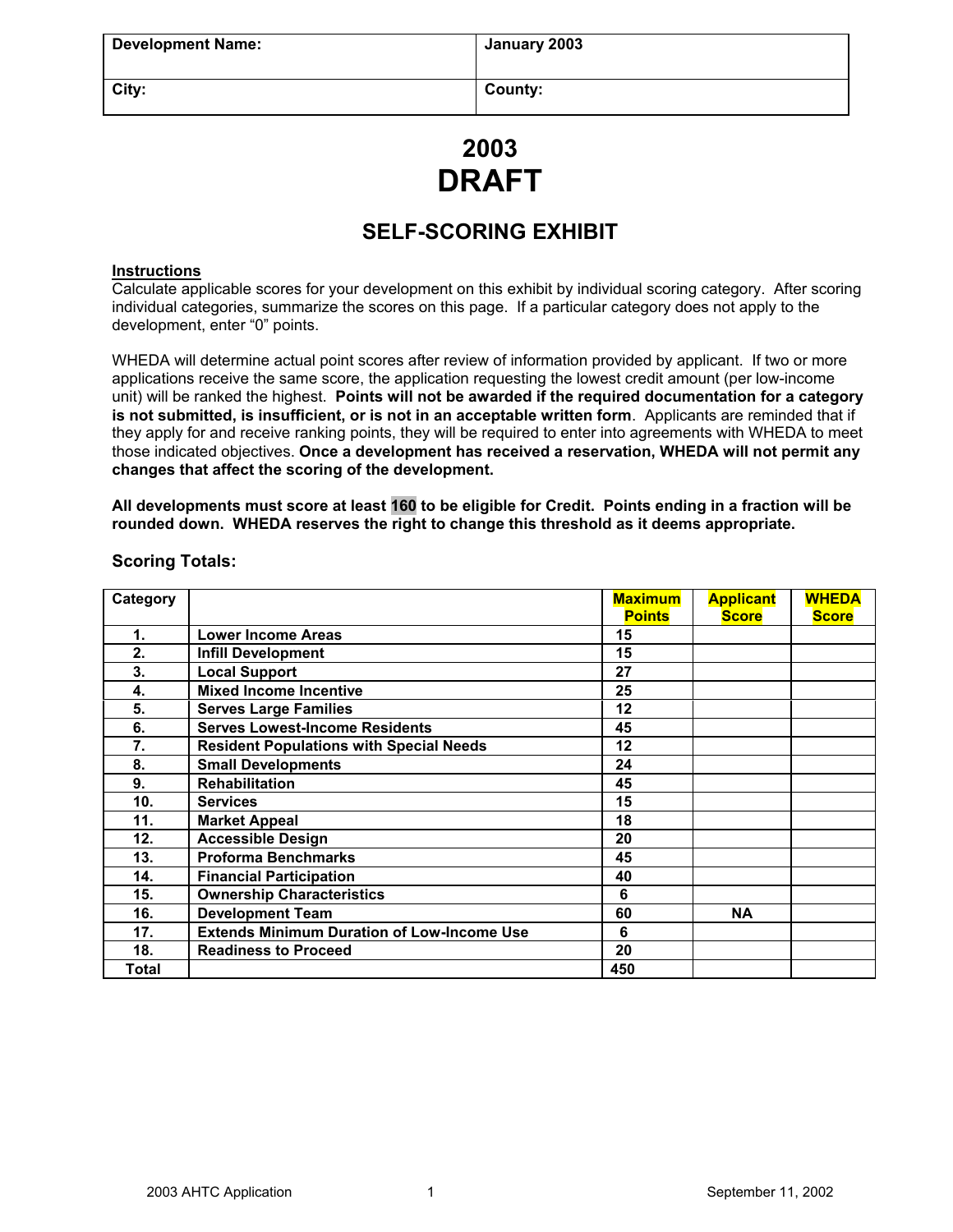| <b>Scoring Category 1:</b> |  |
|----------------------------|--|

Developments located in a qualified census tract the development of which contributes to a concerted community revitalization plan. Attach a copy of the plan.

| Maximum 15 points | Total Points: |
|-------------------|---------------|
|                   |               |

# **Scoring Category 2: Infill Development**

Developments that maximize land use efficiency through *new construction* within established urban service areas. In most cases, this is new development built on land that was platted and subdivided prior to 1972. Please provide corroborating information with this application. (i.e.: site map, land use plan, dated plat map, certified survey map, letter from local municipality or aerial photographs).

| <b>Maximum 15 points</b> | <b>Total Points:</b> |
|--------------------------|----------------------|

## **Scoring Category 3: Local Support**

| <b>Type</b>                                                                                                                                                                                                                                                                                                                                                                                                                          | <b>Possible</b><br><b>Points</b> | <b>Check</b><br>Box(es) |
|--------------------------------------------------------------------------------------------------------------------------------------------------------------------------------------------------------------------------------------------------------------------------------------------------------------------------------------------------------------------------------------------------------------------------------------|----------------------------------|-------------------------|
| <b>Municipal Support</b> – Support is indicated and certified on Local                                                                                                                                                                                                                                                                                                                                                               | 15                               |                         |
| Official Notification form.                                                                                                                                                                                                                                                                                                                                                                                                          |                                  |                         |
| Support = 15 points                                                                                                                                                                                                                                                                                                                                                                                                                  |                                  |                         |
| No position or opposed $= 0$                                                                                                                                                                                                                                                                                                                                                                                                         |                                  |                         |
| <b>Community Support</b> – 2 points for each letter of support from non-<br>elected municipal officials, other elected public officials, neighborhood<br>groups, or housing authorities.<br>The letter(s) must not be neutral. They must clearly demonstrate<br>favorable support.<br>The letter(s) must be attached to the application or received by<br>WHEDA no later than the application deadline date.<br>Maximum of 6 points. | 6                                |                         |
| <b>Indirect Financial Support</b> – evidence of government-funded offsite<br>improvements that benefit the development.                                                                                                                                                                                                                                                                                                              | 6                                |                         |

| <b>Maximum 27 points</b> | Total Points |
|--------------------------|--------------|
|                          |              |

# **Scoring Category 4: Mixed Income Incentive**

Percentage of Market Rate Units in Development. Score 1.25 (one & one-quarter) points for every percentage point of market rate units in the development as a whole, up to 25 points.

## **Divide the Number of Market-Rate Units by the Total Number of Development Units**

| Number of Market-Rate Units | $=$      |    |          |        |
|-----------------------------|----------|----|----------|--------|
| <b>Total Units</b>          | =        |    | =        | $\%$   |
| Multiplied by 1.25          | $\equiv$ | つら | $\equiv$ | Points |

| <b>Maximum 25 points</b> | <b>Total Points:</b> |
|--------------------------|----------------------|
|                          |                      |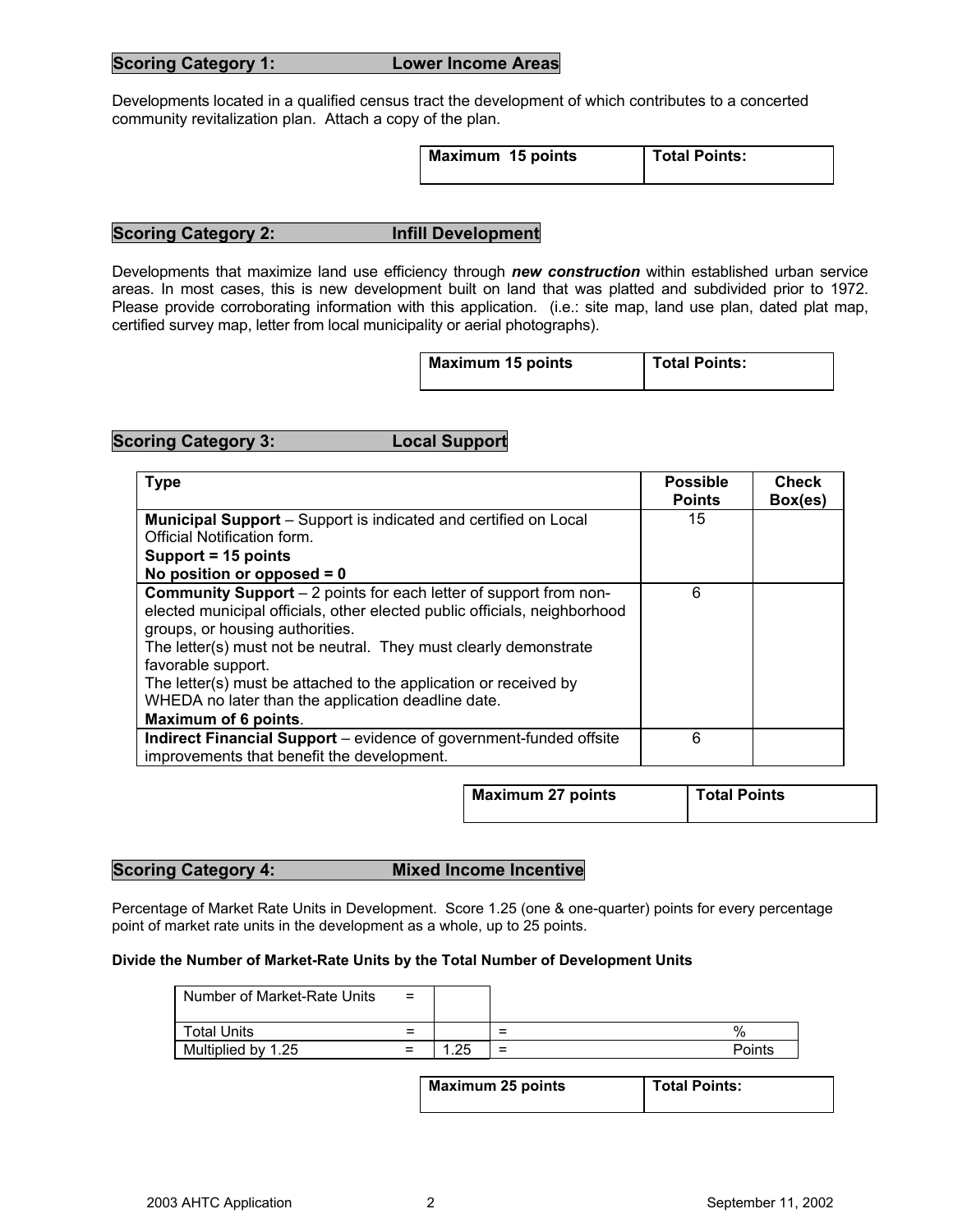### **Divide the Number of 3-Bedroom (or larger) Low-Income Units by Total Number of Low-Income Units**

| Three-Bedroom (or Larger)<br>Low-Income units | -<br>= |   |      |
|-----------------------------------------------|--------|---|------|
| Total Low-Income Units                        |        | = | $\%$ |

| Percentage | Points | <b>Check One</b> |
|------------|--------|------------------|
| 10-15%     |        |                  |
| 16-20%     |        |                  |
| 21-25%     |        |                  |
| 26-35%     | 12     |                  |
| 36-40%     |        |                  |
| 41-45%     |        |                  |
| 46-50%     |        |                  |

**Note: the market study must support the need for three-bedroom units.**

| <b>Maximum 12 points</b> | Total Points: |
|--------------------------|---------------|
|                          |               |

## **Scoring Category 6: Serves Lowest-Income Residents**

Points will be awarded to developments with a minimum percentage of units reserved for households with incomes of 50% or less of the county median income and having gross rents based upon 50% or less of county median income. Additional points will be awarded for providing units in 2 or more of the low-CMI categories. Circle the point(s) corresponding to the appropriate unit and median income percentages. The application must reflect the unit set-aside choices. The market study (or Market Analysis Summary for developments of 24 units or less) must also address and show there is a sufficient market for the target population. Elections made in this category will be incorporated into the Land Use Restriction Agreement and will be binding for the length of the agreement.

Developments electing points in both this category and Category 4 may be subject to a reduction in Credit by the equity gap calculation. In order to encourage and assist developments in providing these lower rents, developments receiving points in this category may receive credit to the amount calculated by the qualified basis but no more than is necessary to make the development financially feasible.

NOTE: Points will not be awarded in this category for units under project-based or dedicated contract rent subsidies (e.g. Section 8, HAP, RAP, etc.). Such subsidized developments earn additional points in Category 14, Financial Participation. Points are also not awarded for units with resident-based subsidies (e.g. Section 8 vouchers or certificates).

#### **Percent of Median Income on Which Gross Rent is Based**

### **Calculate appropriate percentages and points:**

| Set-aside<br><b>Percentage of CMI</b> | <b>Number of Units</b> | <b>Percentage of Total,</b><br><b>Must Exceed 5%</b> | <b>Multiplied by</b><br>Factor | <b>Total Points</b> |
|---------------------------------------|------------------------|------------------------------------------------------|--------------------------------|---------------------|
| 50%                                   |                        |                                                      |                                |                     |
| 40%                                   |                        |                                                      | 1.25                           |                     |
| 30% or Lower                          |                        |                                                      | 1.5                            |                     |
|                                       |                        |                                                      | Subtotal (rounded down)        |                     |
|                                       |                        | Total points (not to exceed 45 points)               |                                |                     |

**Maximum 45 points Total Points:** 

2003 AHTC Application 3 3 September 11, 2002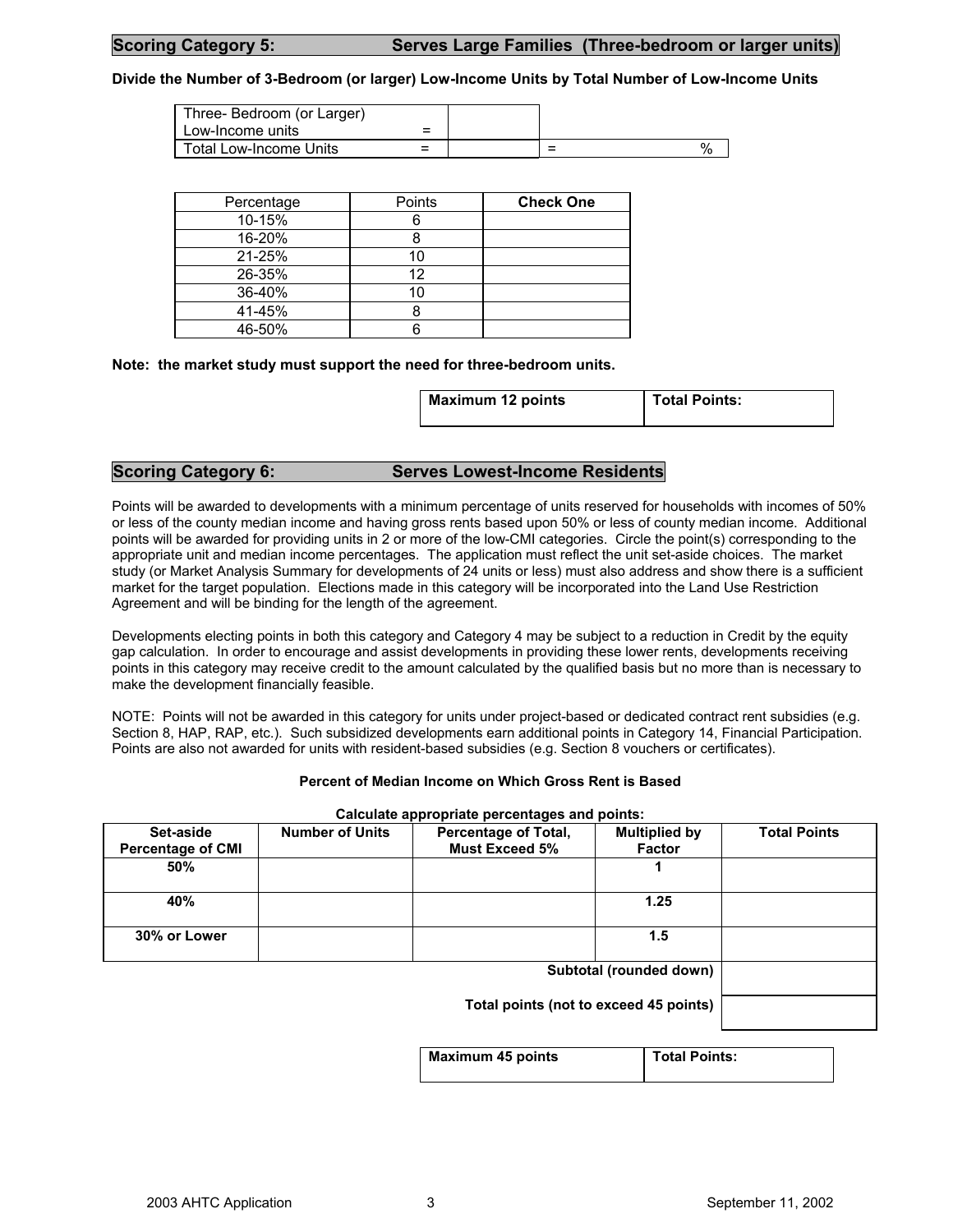# **Scoring Category 7: Resident Populations with Special Needs**

Points will be awarded to developments providing units intended for occupancy by one or more of the following population groups. The Market Study (or Market Analysis Summary for developments of 24 units or less) must support a sufficient market for the target population.

### **A) Percentage of Special Needs units – up to 9 points**

| <b>Special Needs Units</b>                       |  |
|--------------------------------------------------|--|
| 1. Number of Units for Persons with physical     |  |
| disabilities*                                    |  |
| 2. Number of Units for Homeless individuals or   |  |
| homeless families **                             |  |
| 3. Total Special Needs Units $(1 + 2) =$         |  |
| 4. Total Development Units =                     |  |
| % Serving Special Needs Residents $(3 \div 4) =$ |  |

\*Points are not awarded for design alone. Units must be intended for occupancy by persons with physical disabilities. Describe your architectural features and marketing plan.

\*\*Points are not awarded for space alone, which does not count as a service. Support services must be optional and documentation must be provided, i.e. a Service Plan.

| Percentage | <b>Points</b> | <b>Check One</b> |
|------------|---------------|------------------|
| 80-100%    | 9             |                  |
| 70-79%     |               |                  |
| 60-69%     |               |                  |
| 50-59%     | Ⴌ             |                  |
| 40-49%     | 5             |                  |
| 30-39%     |               |                  |
| 20-29%     |               |                  |

### **B) Experience of Provider – 3 points**

Provide documentation indicating the number of years and type of experience in the type of housing and/or service delivery proposed:

| Experience of Provider - Self Scoring points |  |
|----------------------------------------------|--|
| $(3$ points)                                 |  |

| <b>Maximum 12 points</b> | <b>Total Points:</b> |
|--------------------------|----------------------|
|                          |                      |

## **Scoring Category 8: Small Developments**

24 points will be awarded to developments with 24 or fewer units.

| Maximum 24 points | <b>Total Points:</b> |
|-------------------|----------------------|
|                   |                      |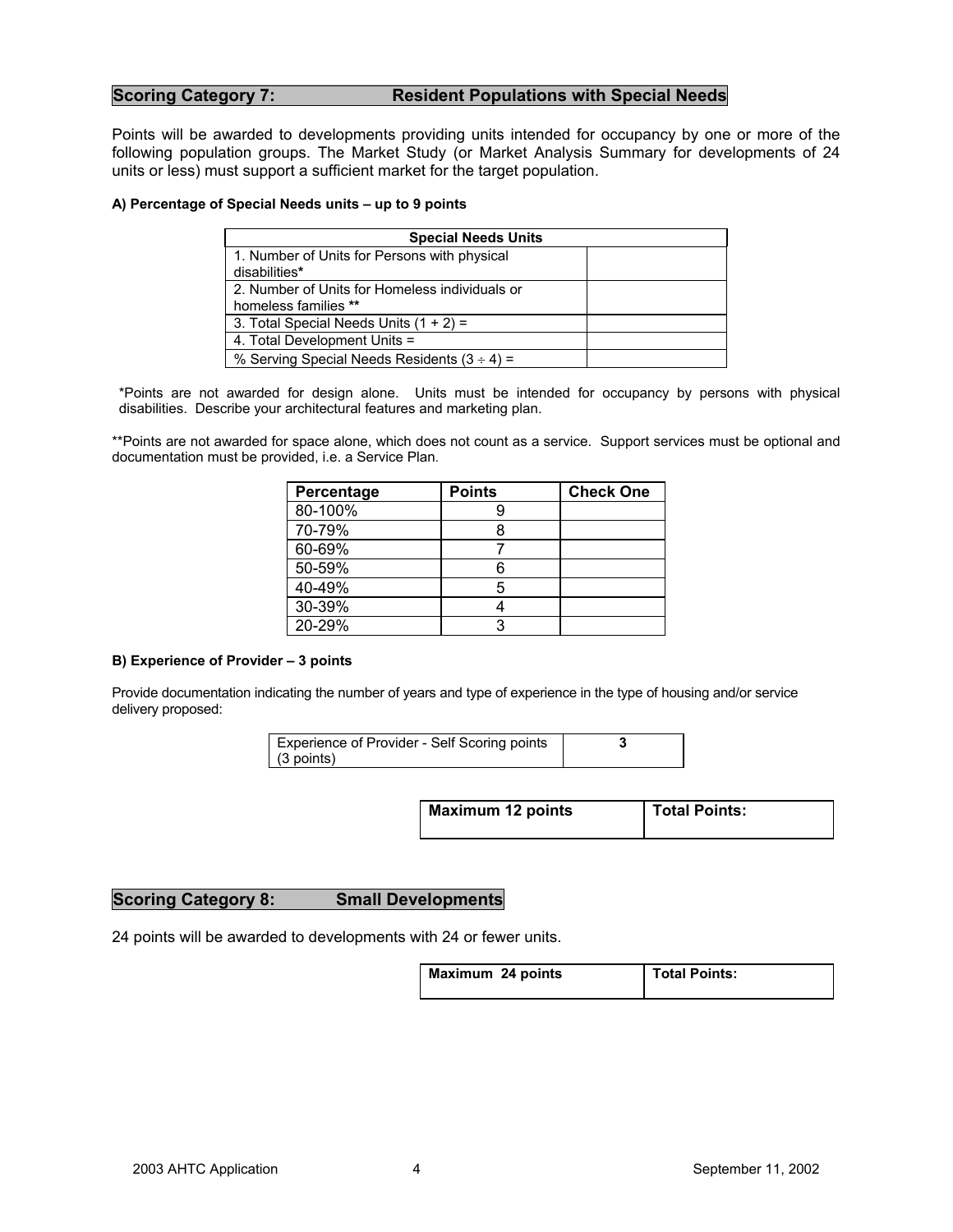# **Scoring Category 9:** Rehabilitation

Points will be awarded for the amount of rehabilitation hard cost per unit (categories B, C, and D in application.)

| <b>Check</b> | <b>Existing Multifamily</b> | <b>Adaptive Reuse</b> |    |
|--------------|-----------------------------|-----------------------|----|
|              | \$12,000-\$13,500           | \$60,000-\$65,000     | 18 |
|              | \$13,501-\$15,000           | \$65,001-\$70,000     | 21 |
|              | \$15,001-\$16,500           | \$70,001-\$75,000     | 24 |
|              | \$16,501-\$18,000           | Over \$75,000         | 27 |
|              | \$18,001-\$19,500           |                       | 30 |
|              | \$19,501-\$21,000           |                       | 33 |
|              | \$21,001-\$22,500           |                       | 36 |
|              | \$22,501-\$24,000           |                       | 39 |
|              | \$24,001-\$25,500           |                       | 42 |
|              | Over \$25.500               |                       | 45 |

| <b>Maximum 45 points</b> | <b>Total Points:</b> |
|--------------------------|----------------------|
|                          |                      |

# **Scoring Category 10: Services**

WHEDA will award points to developments offering services that will benefit the residents and promote project viability for the long run.

The applicant must submit adequate supporting documentation for each service to be provided. Examples include:

- Contract or letter of intent for the service by third party vendor.
- Funds in operating/capital budget for delivery of the service (e.g. staff or dedicated vehicle).
- Other information, developer track record, infrastructure etc. (e.g. inclusion of beauty salon constitutes evidence of beauty/barber services).

Note: A service provided by a third party that is available to the public at large will not be awarded points in this category (example - Meals on Wheels, County-operated vans, etc.)

### **2 points for each service checked below (with noted exceptions):**

| Check<br>Applicable<br>boxes below | Service                                                          |
|------------------------------------|------------------------------------------------------------------|
|                                    | Meal Services (Excluding Meals on Wheels)                        |
|                                    | <b>Laundry Services</b>                                          |
|                                    | <b>Beauty/Barber Services</b>                                    |
|                                    | Public bus transportation on-site or at<br>boundary $=$ 5 points |
|                                    | 24 Hour on-site manager                                          |
|                                    | Housekeeping Services                                            |
|                                    | Wellness monitoring/clinic                                       |
|                                    | <b>Banking/Financial Services</b>                                |
|                                    | Development-Provided Scheduled                                   |
|                                    | Transportation or Dedicated Vehicle $=$ 5<br>points              |
|                                    | Emergency call system                                            |
|                                    | Exercise/Stretching Class                                        |
|                                    | Other* (List)                                                    |

**\*WHEDA will determine reasonableness of 'other' service listed**

| 15 | <b>Maximum allowable</b><br>points | <b>Total Points:</b> |
|----|------------------------------------|----------------------|
|----|------------------------------------|----------------------|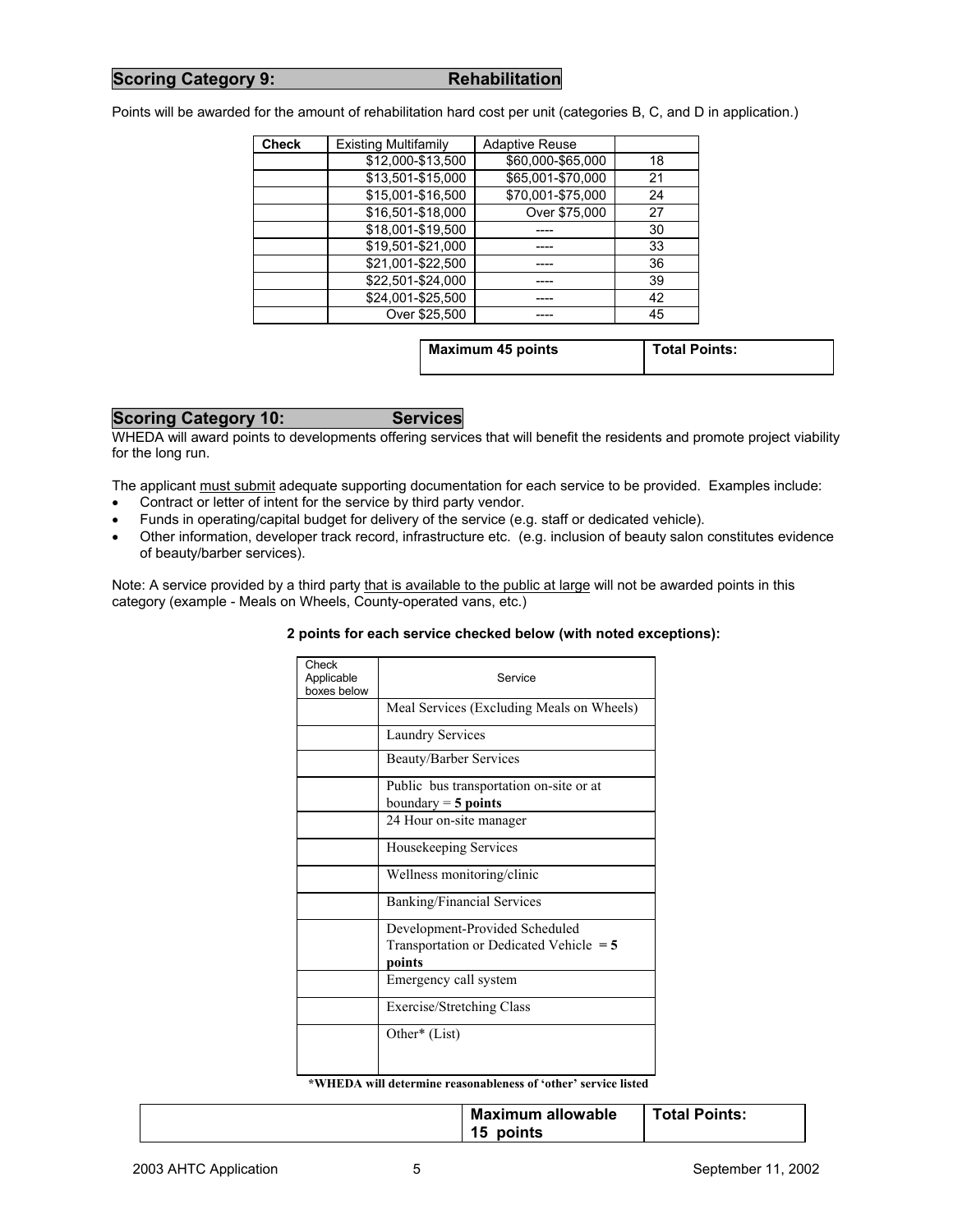# **Scoring Category 11: Market Appeal**

WHEDA will award points to developments offering amenities that enhance market appeal and promote project viability for the long run. The amenity must be included in 50% or more of the total development units.

| Check<br>Applicable<br>boxes below | Amenity                                                              |
|------------------------------------|----------------------------------------------------------------------|
|                                    | Separate exterior entries (family                                    |
|                                    | developments)                                                        |
|                                    | Community space                                                      |
|                                    | Non-Community Balconies / patios                                     |
|                                    | Washer/dryer connection in units (in<br>addition to central laundry) |
|                                    | Playground/Recreation area                                           |
|                                    | Both Dishwasher and Garbage Disposal                                 |
|                                    | Garage (at least 1 space per 2 units)                                |
|                                    | High-speed internet access in units.                                 |
|                                    | Other* (List):                                                       |
|                                    | Other* (List):                                                       |
|                                    |                                                                      |

# **2 points for each amenity checked below:**

# **WHEDA will determine reasonableness of 'other' amenity listed**

| <b>Maximum allowable</b> | Total Points: |
|--------------------------|---------------|
| 18 points                |               |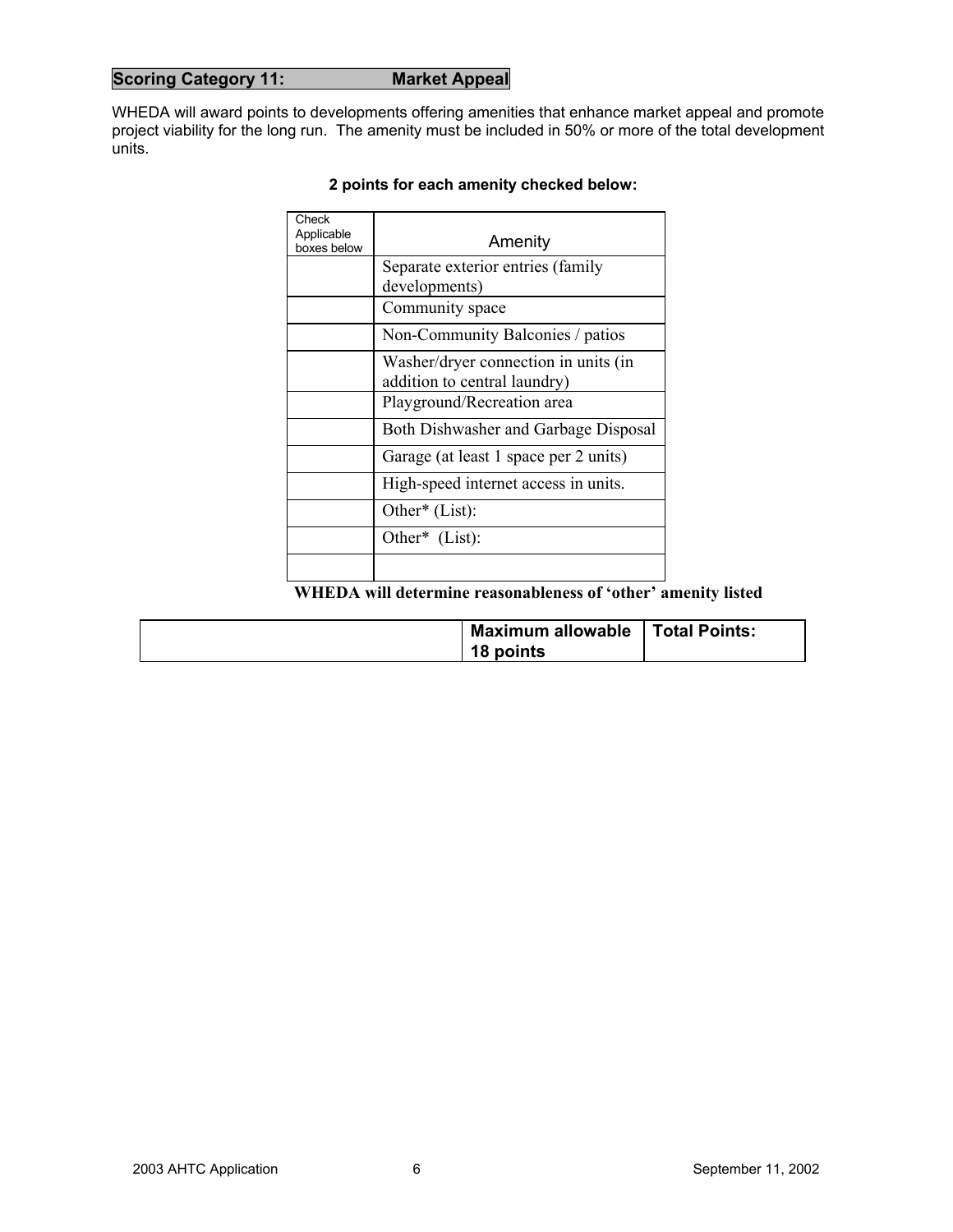# **Scoring Category 12: Accessible Design**

Developments offering architectural features that increase accessibility will broaden the market for many units. All items must be specified and certified by an architect and attached to application.

| Circle all that apply | <b>Common Area Item</b>                                                                                        |
|-----------------------|----------------------------------------------------------------------------------------------------------------|
|                       | Handrails on both sides of common area hallways                                                                |
|                       | Low profile thresholds - 1/4" max vertical height or 1/2" max beveled at 1:2 are required between ALL interior |
|                       | common areas & in all dwelling unit openings when floor transition height differs.                             |
|                       | Automatic door openers at the main entry                                                                       |

| <b>Common Areas</b><br>minimum % of Units<br>(Circle all that apply) | Common Areas/Units – To receive points, features must be incorporated in common areas (if<br>present) & a minimum 15% of total development units                                                                                                                                                                               |  |
|----------------------------------------------------------------------|--------------------------------------------------------------------------------------------------------------------------------------------------------------------------------------------------------------------------------------------------------------------------------------------------------------------------------|--|
| 3                                                                    | 5 foot turning diameter in kitchen and bathroom - Space shall permit knee/toe clearance per ANSI Chapter 3.<br>Space required to make 180-degree turn is clear space. Floor space below countertop/vanity is initially constructed to<br>self-support & base cabinet is easily removable.                                      |  |
| 3                                                                    | Switches for garbage disposal, fans, and receptacles mounted on the front of cabinets or on an end wall                                                                                                                                                                                                                        |  |
| 3                                                                    | Adjustable height countertops and cabinets                                                                                                                                                                                                                                                                                     |  |
| 3                                                                    | Roll in showers – Shower compartment at minimum 36" X 60" with no raised curb over 1/2" & have at minimum a<br>clear floor space in front of 36" X 48".                                                                                                                                                                        |  |
|                                                                      | <b>Front Control Self-cleaning ovens</b>                                                                                                                                                                                                                                                                                       |  |
| 2                                                                    | Closets with adjustable rods and shelving – Rods/shelves a max of 54" above finished floor for side approach.<br>Where distance from wheelchair to rod/shelf exceeds 10" the height shall be 48", depth not to exceed 21". Clear floor<br>space at least 30" X 48" to allow either forward or parallel approach by wheelchair. |  |

| <b>Common Areas</b>     | Common Areas/Units – To receive points, features must be incorporated in common areas (if                                                                                                                     |
|-------------------------|---------------------------------------------------------------------------------------------------------------------------------------------------------------------------------------------------------------|
| minimum % of Units      | present) & a minimum 25% of total development units                                                                                                                                                           |
| (Circle all that apply) |                                                                                                                                                                                                               |
| 3                       | Lever handles within unit and public area doors                                                                                                                                                               |
| 3                       | Townhouse units – if on an accessible level toilet/bathing facilities must be accessible                                                                                                                      |
| 3                       | Blocking of interior wall spaces to accommodate the installation of grab bars, however, in non-elderly                                                                                                        |
|                         | buildings, grab bars need not be installed initially                                                                                                                                                          |
| 3                       | <b>Exterior Doors with delayed action closers</b>                                                                                                                                                             |
| 3                       | Refrigerators with bottom freezers                                                                                                                                                                            |
| 2                       | 30-inch minimum clear open knee space below sinks with either removable or stowaway doors on front                                                                                                            |
| 3                       | Front loading washers and dryers                                                                                                                                                                              |
| $\overline{2}$          | <b>Front control ranges</b>                                                                                                                                                                                   |
| $\overline{2}$          | Low pile carpeting - elderly housing - type 3, class 1, moderate wear in unit; type 3, class 2 heavy wear in public<br>spaces. Family housing - type 1, class 1 or 2A in unit; type 3, class 2 public spaces. |
| $\overline{2}$          | Medicine cabinet and/or tilt mirror accessible                                                                                                                                                                |
| 2                       | <b>Bath/Shower with offset controls</b>                                                                                                                                                                       |
|                         | Sink in kitchen with offset drain and removable cabinet front                                                                                                                                                 |
|                         | Sinks in bathroom and kitchen with single lever faucets                                                                                                                                                       |
|                         | Anti-scald devices on water supply fixtures                                                                                                                                                                   |
|                         | Bathtub permanently lined with non-skid surface or pattern covering 75% of the tub or shower stall floor                                                                                                      |
| $\overline{2}$          | Windows and window locks accessible - Windows requiring under 5 lbs. Of pressure to operate. Handles, pulls,                                                                                                  |
|                         | etc. shall have shape easy to grasp with 1 hand & don't require tight grasping, pinching or twisting of wrist.<br>Locks/latches mounted no more than 48" above finished door.                                 |
|                         |                                                                                                                                                                                                               |

| (List)<br>Other | $\sim$<br>WHEDA<br>Points to be determined by |
|-----------------|-----------------------------------------------|
|                 |                                               |

| <b>Total of Circled Items</b> | Circle Score-<br>Maximum 20 total points |
|-------------------------------|------------------------------------------|
| 38 and Over                   | 20                                       |
| 30-37                         | 16                                       |
| 22-29                         | ィク                                       |
| $14 - 21$                     |                                          |
| $6-13$                        |                                          |

| <b>Total of Circled Items:</b> | <b>Maximum 20 points</b> | <b>Total Points:</b> |
|--------------------------------|--------------------------|----------------------|
|                                |                          |                      |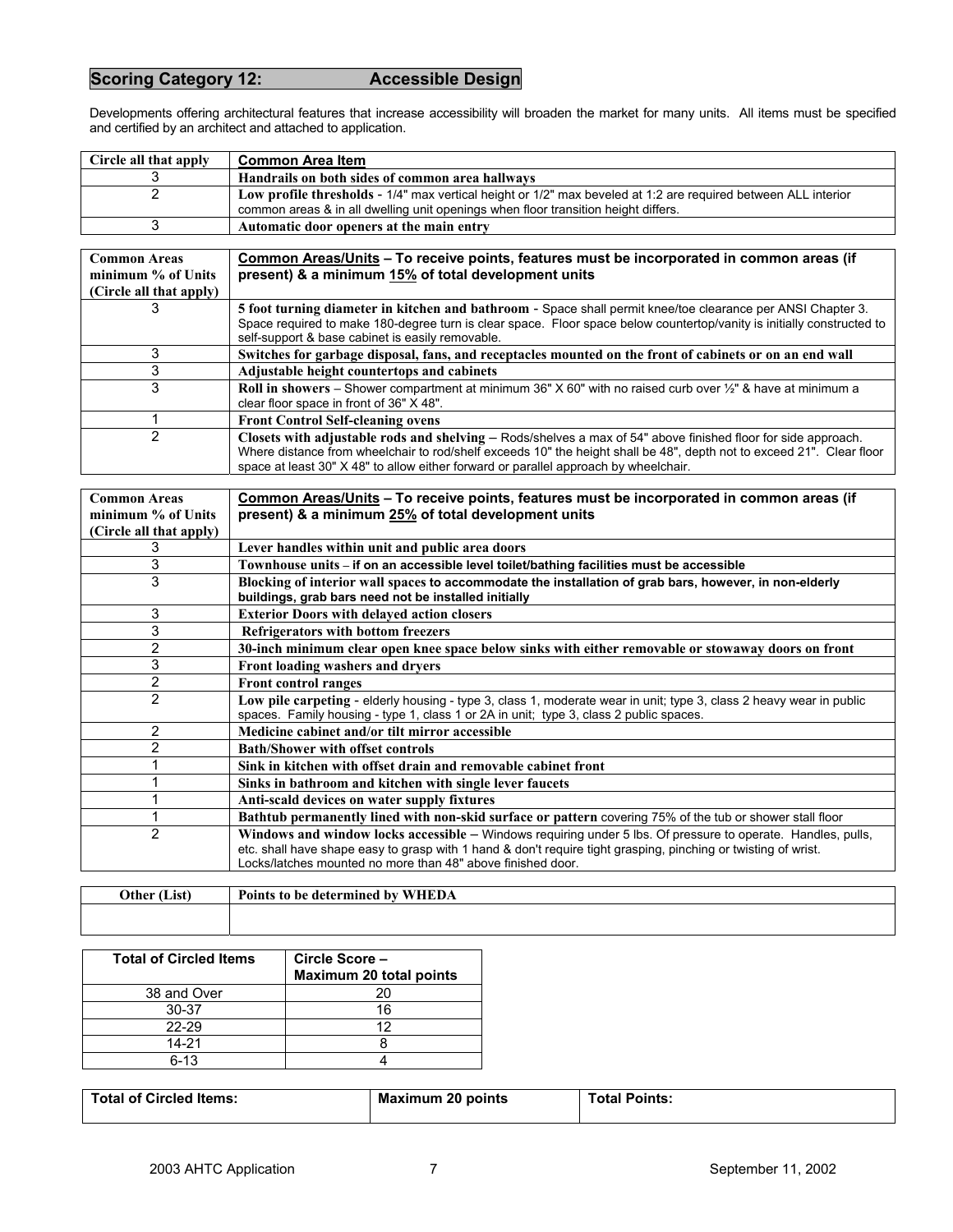# **Scoring Category 13: Proforma Benchmarks**

### **a. Expense Per Unit Per Month (PUPM)**

| Check<br><b>Box</b> | <b>Elderly Expense PUPM</b> | <b>Family Expense PUPM</b> | <b>Points</b> |
|---------------------|-----------------------------|----------------------------|---------------|
|                     | \$167-\$187                 | \$193-\$213                |               |
|                     | \$188-\$207                 | \$214-\$233                |               |
|                     | \$208 or greater            | \$234 or greater           | 13            |

PUPM expense is equal to total projected expenses, including replacement reserves and utilities paid by residents, less real estate taxes.

#### **b. Debt Coverage Ratio-Primary Debt**

| Debt Coverage Ratio (DCR) for Primary Debt |                |    |  |
|--------------------------------------------|----------------|----|--|
| Check box<br><b>DCR</b><br><b>Points</b>   |                |    |  |
|                                            | $1.17 - 1.18$  | 5  |  |
|                                            | $1.19 - 1.20$  | 10 |  |
|                                            | 1.21 and above | 15 |  |

Debt Coverage Ratio (DCR) is defined as Net Operating Income divided by annual debt service. Note: for 2003 applications, WHEDA calculates DCR for all projects using an 8.0% interest rate – the actual interest rate may be used only if primary debt is tax-exempt or a form of federal financing. Applicants should assume a vacancy rate of 5.5% for developments of 25 or more units, and 7.0% for developments of 24 or fewer units.

### **c. Debt Coverage Ratio-Including Secondary/Subordinate Debt**

| Debt Coverage Ratio (DCR) including Secondary/Subordinate Debt |                |               |  |
|----------------------------------------------------------------|----------------|---------------|--|
| <b>Check Box</b>                                               | <b>DCR</b>     | <b>Points</b> |  |
|                                                                | 1.07 and above | b             |  |

This Debt Coverage Ratio (DCR) is defined as Net Operating Income divided by total annual debt service. Total annual debt service equals the debt service as calculated in Section b. above **plus** any debt service due on subordinate debt, even if debt service is deferred for three years. Include HOME loans. Do not include deferred developer notes, or loans requiring no debt service payment. Calculate even if there is no secondary debt.

### **d. Operating & Rent-Up Reserve**

| <b>Check Box</b> | <b>Reserve Amount</b>                                                           | <b>Points</b>   |
|------------------|---------------------------------------------------------------------------------|-----------------|
|                  | Calculated to cover 4-6 mos. or more of operating expenses<br>plus debt service | 5               |
|                  | Calculated to cover 6 mos. or more of operating expenses plus<br>debt service   | $\overline{10}$ |

Note: Use proforma operating expenses including real estate taxes and replacement reserve deposit. Use debt service as calculated in Section b. above.

#### **e. Deferred Fee Ratio**

#### **Divide proposed Deferred Developers Fee by the Estimated First Year Cash Flow.**

| <b>Proposed Deferred Developers Fee</b> |   |
|-----------------------------------------|---|
| <b>Estimated First Year Cash Flow</b>   | = |

| <b>Deferred Fee Ratio</b> |                       |               |
|---------------------------|-----------------------|---------------|
| <b>Check Box</b>          | <b>Deferred Ratio</b> | <b>Points</b> |
|                           | 0 to $5.00$           |               |

**Maximum 45 points Total Points:**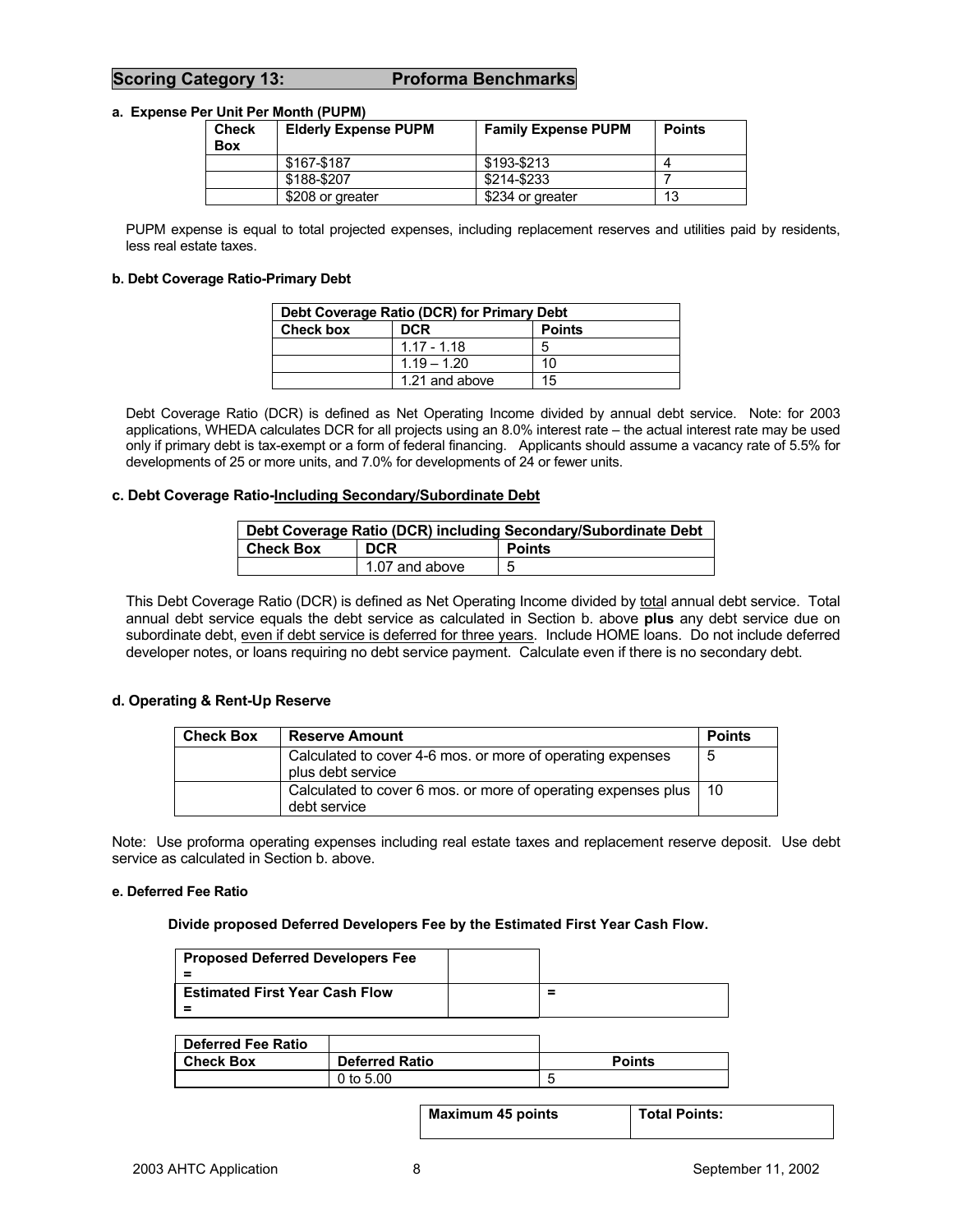# **Scoring Category 14:** Financial Participation

If the development is to receive financing or rental subsidy support from governmental entities or foundations, check the percent of development costs or percent of development units and multiply that value by 0.40 to determine the appropriate number of points. To receive points in this category, written conditional commitments must be submitted to document any points claimed. One or more of the following sources qualify: federal, state, county or city governments; public housing authorities; Wisconsin Department of Administration's Division of Housing and Intergovernmental Relations, tax-exempt bonding authorities; federal and/or state historic credit; and public or private foundations. If receiving historic credit, submit written evidence that it has been applied for.

| Percentage of development costs<br>supported with special financing or<br>subsidies |        | $\%$                 |
|-------------------------------------------------------------------------------------|--------|----------------------|
| Multiply % times 0.40, rounding down, to determine points:                          |        |                      |
| % $X$ 0.40 =                                                                        | points |                      |
| Percentage of development units with<br>project-based/dedicated rent subsidies      |        | $\%$                 |
| Multiply % times 0.40, rounding down, to determine points:                          |        |                      |
| % $\times$ 0.40 =                                                                   | points |                      |
| Maximum 40 points                                                                   |        | <b>Total Points:</b> |

# **Scoring Category 15: Ownership Characteristics**

Check applicable box(es). If any boxes are checked, supporting documentation must be attached in order to receive points.

| <b>Check</b><br>box(es) | Item                                                                                                                                                                                                                                                                                                         |
|-------------------------|--------------------------------------------------------------------------------------------------------------------------------------------------------------------------------------------------------------------------------------------------------------------------------------------------------------|
|                         | Developments that are at least 51 percent owned and at least 51 percent controlled by minority<br>group members or tribal government. (Minority "control" means a development is owned by an<br>entity in which a minority group member has and exercises authority to independently control the<br>entity). |
|                         | Please name the minority or nation:<br><b>(6 POINTS)</b>                                                                                                                                                                                                                                                     |
|                         | The Owner is a local tax-exempt organization (including local governments and public housing<br>authorities) with previous experience in the development and/or operation of housing similar to that<br>proposed in the application. (6 POINTS)                                                              |
|                         | The development is intended for eventual resident ownership<br><b>(6 POINTS)</b>                                                                                                                                                                                                                             |

| <b>Maximum 6 points</b> | <b>Total Points:</b> |
|-------------------------|----------------------|
|                         |                      |